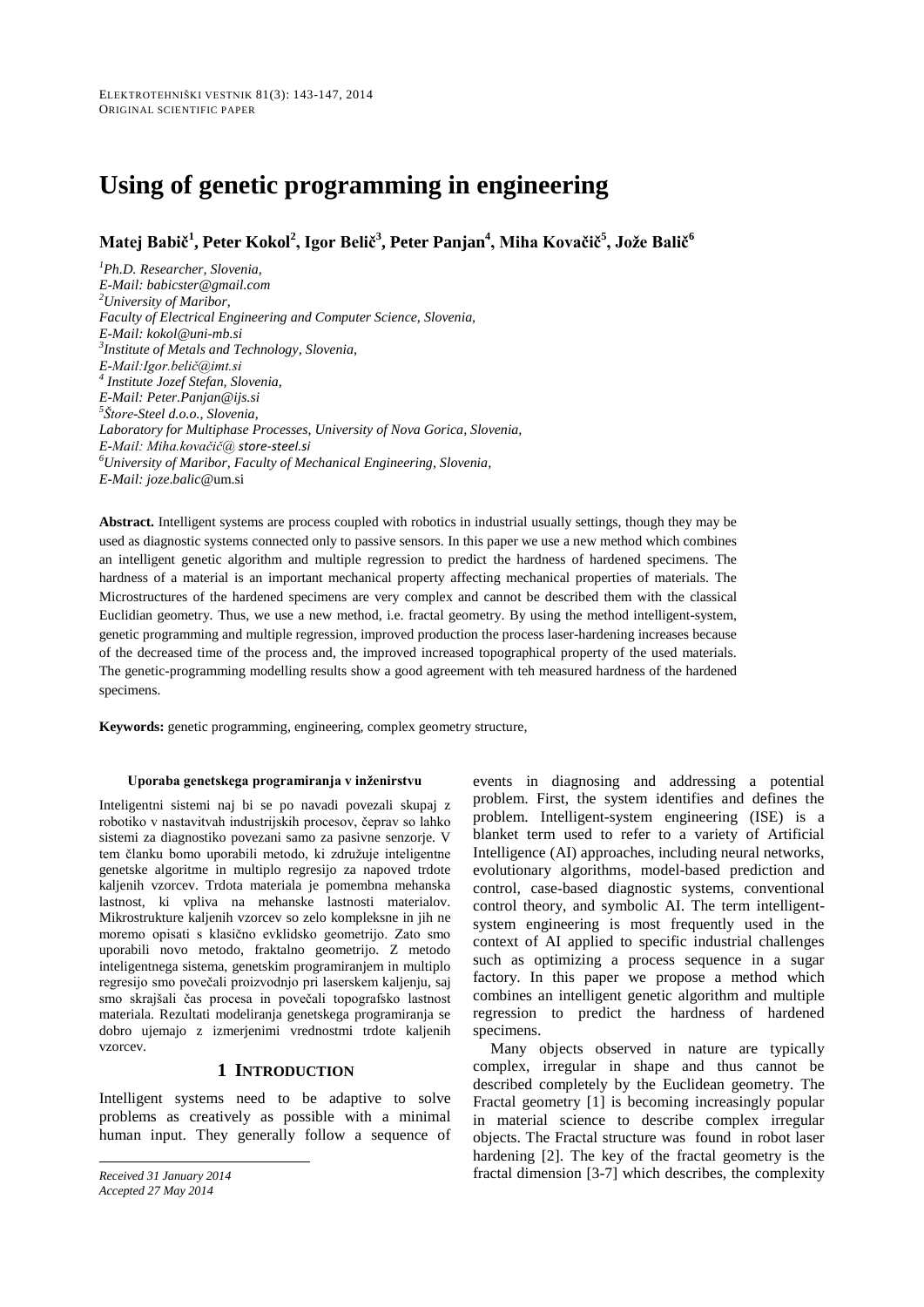of the geometrical microstructure. We calculated it for the microstructure of the robot laser specimens [8, 9]. Different tool steels are widely used in industrial applications based on good performance, wide range of mechanical properties, machinability, wear resistance, and how cost cheapness. By laser remelting the surface of the materials, we can significantly improve their wear properties, better than with the inductive hardening. Robot laser surface [10] remelting is one of the most promising techniques for surface modification of the microstructure of a material to improve its wear and corrosion resistance. The Laser hardening [11] is a metal surface treatment process complementary to the conventional flame and induction hardening processes. A high-power laser beam is used to rapidly and selectively heat a metal surface to produce the hardened case depths of up to 1.5 mm with a hardness value of up to 65 HRc.

The aim of the paper is to outline the possibilities of applying genetic programming and multyple regression to predict the hardness after, a robot laser heat treatment and to assess, their perspective use.

## **2 MATERIAL PREPARATION**

First, we hardened the tool steel with a robot laser cell. We changed two parameters, i. e. speed  $v \in [2, 5]$  mm/s in steps of 1 mm/s, and temperature  $T \in [1000, 1400]$ °C. After hardening, we polished and etched all specimens. A detailed characterization of their microstructure before and after surface modifications was conducted using a field emission-scanning electron microscope (SEM), JEOL JSM-7600F. The SEM pictures (Fig. 1) were converted into binary images from which we calculated the fractal dimensions. They were determined using the Hurst exponent H estimation method.



Figure 1. Fractal structure of a robot-laser-hardened specimen

# **3 METHOD**

To analyse the results, we used an intelligent system method, namely genetic programming and multiple regression. Genetic Programming (GP) is a method used to *evolve computer programs*. GP is inspired by the biological evolution. It is a machine-learning technique used to optimise a solution based on a fitness score. Solutions are represented by *chromosomes* encapsulating parameters, and these chromosomes change with iterations to get closer to a desired representation. GP has many applications; arm, traffic optimization problem and its solving [12], etc. The hardness prediction is based on the available function genes (i.e., basic arithmetical functions) and terminal genes (i.e., independent input parameters, and random floating-point constants). In the presented case, the models consist of the following function genes: addition (+), subtraction (-), multiplication (\*) and division ( $\prime$ ); and the following terminal genes: air temperature  $\lceil {^{\circ}C} \rceil$  $(X1)$ , speed of hardening  $[m/s]$   $(X2)$ , fractal dimension (X2), and basic hardness (X4). Fig. 2 show one of the randomly generated mathematical models.



Figure 2. GP Model

The following evolutionary parameters were selected to process the simulated evolutions: 500 for the size of the population of organisms, 100 for the maximum number of generations, 0.4 for the reproduction probability, 0.6 for the crossover probability, 6 for the maximum permissible depth in the creation of the population, 10 for the maximum permissible depth after the operation of crossover of two organisms, and 2 for the smallest permissible depth of organisms in generating new organisms. Genetic operations of reproduction and crossover were used. To select organisms the tournament method with the tournament size of 7 was used.

The Multiple linear regression attempts to model (1) the relationship between two or more explanatory variables and a response variable by fitting a linear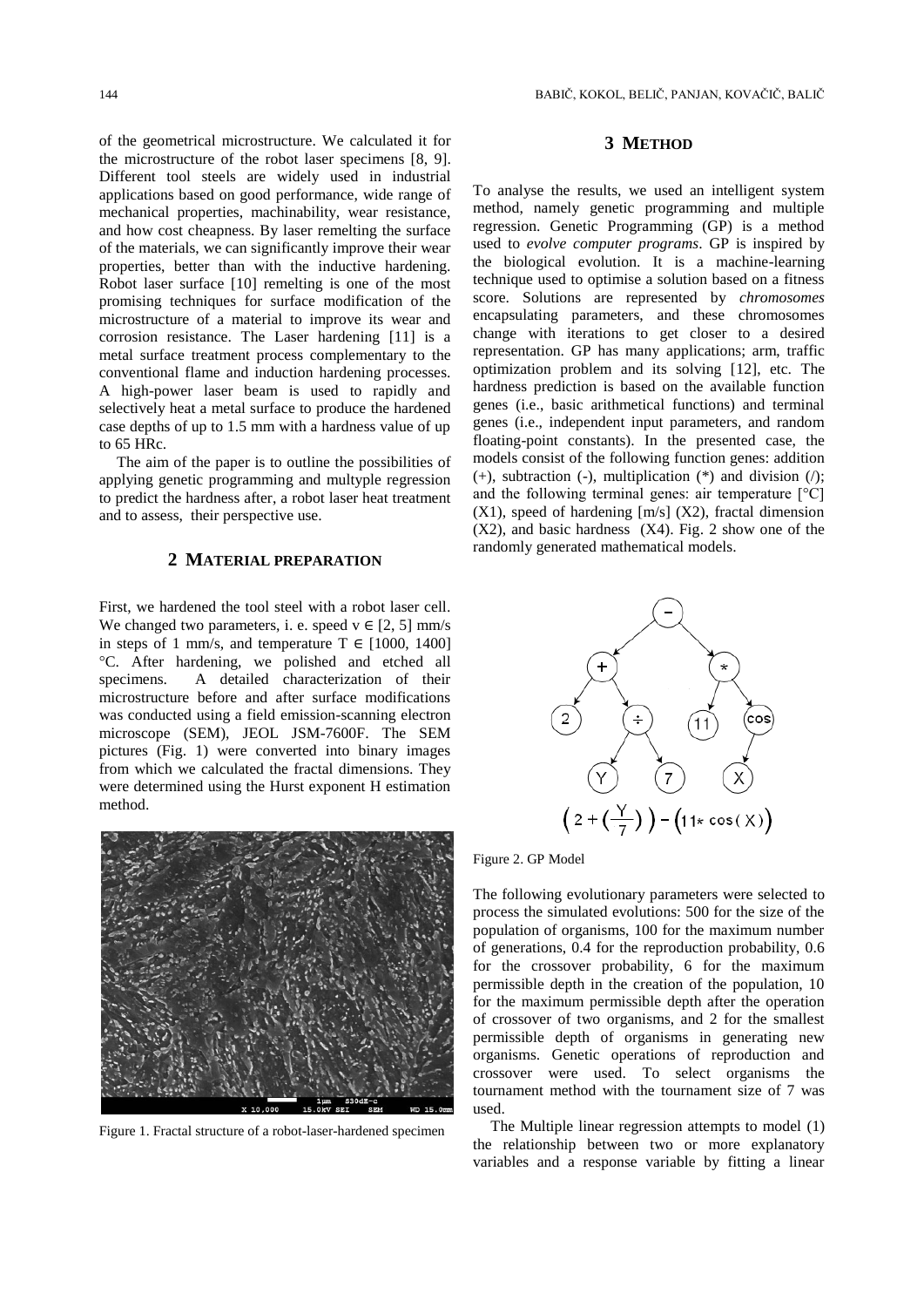equation to the observed data. Every value of the independent variable  $x$  is associated with the value of the dependent variable *y*. Formally, the model for the multiple linear regression the given *n* observations is

$$
y_i = \beta_0 + \beta_1 x_{i1} + \beta_2 x_{i2} + \dots \beta_p x_{ip} + \beta_i
$$
 for  $i = 1, 2, \dots n$ . (1)

In the least-square model, the best-fitting line (Figure 2) for the observed data is calculated by minimizing the sum of the squares of the vertical deviations from each data point to the line (if a point lies exactly on the fitted line exactly, then its vertical deviation is 0).



Figure 3. Multiple regression

## **4 RESULTS**

In Table 1, the parameters of the hardened specimens that impacting the hardness are presented. We mark specimens from P1 to P16. Parameter X1 presents the parameter of temperature [°C], X2 presents the hardening speed [mm/s], X3 presents the fractal dimension and X4 presents the base hardness (hardness before hardening). The last parameter is the measured hardness of the laser-hardened robot specimens. With the fractal dimension we describe the complexity of the hardened specimens. In Table 1 we can see that specimen P15 has the largest fractal dimension, i. e. 2.433. Thus specimen P15 is the most complex. Specimen P1 has the highest hardness after hardening, that is 60 HRc. In table 2, the experimental and prediction data are presented. S stands for the name of the specimens and ED presents for the experimental data. Predictions with the multiple regression are presented in columns PR and those with GP in columns P GP. The measured and predicted surface hardness of the laser-hardened robot specimens is shown in the graph in Fig. 4. The regression model is presented in equation (2). The GP model is presented in equation (3). The GP model presents a 1.33% deviation from the measured data, which is less than the regression model, presenting a 2.44% deviation.

 $Y = 58,39271272 + 0,00880226* X1 + 0,702872611*$ X2 − 5,677509178\* X3 − 0,034312945\* X4 (2)

Y = 48, 9908+0, 64137\*X2 −1, 71943 \_X3 +0, 00874\* (X1 +0, 00874\*X3\*(−2, 79749+X1+(−1,71943+0, 00874\*X1) X3\* X3\* X3 \* X3+(−1, 71943+0, 00874\* X1)\*(−1,71943\*X2+X3\*X3)))−0,03422\*(−5,15829 −1,71943\*(0,00874\*X1+0,00874\*X2)−1, 07806\*X2− 3,43886\*X3+0,4137\*X2\*X3\*X3+X3\*(−1,71943+ 0,00874\*X1−0,00942224\*X2+(−3, 13886+X2)\* (−1,71943\* X2+0, 00874\* X3)−1,71943\*X3 + 0, 00874\* X1\*X3 − 1, 17943\*X3 \*X3)\* (−3, 45389+0, 64137\*(X2+0,00874\*(X1−1,7943\*X3))−1,07806\*X3\*  $X3 + X4$  (3)

Table 1. Parameters of the hardened specimens

| S               | X1   | X2 | X3    | X4   | Y    |
|-----------------|------|----|-------|------|------|
| P1              | 1000 | 2  | 2.304 | 34   | 60   |
| P <sub>2</sub>  | 1000 | 3  | 2.264 | 34   | 58.7 |
| P3              | 1000 | 4  | 2.258 | 34   | 56   |
| P4              | 1000 | 5  | 2.341 | 34   | 56.5 |
| P5              | 1400 | 2  | 2.222 | 34   | 58   |
| P <sub>6</sub>  | 1400 | 3  | 2.388 | 34   | 57.8 |
| P7              | 1400 | 4  | 2.250 | 34   | 58.1 |
| P8              | 1400 | 5  | 2.286 | 34   | 58.2 |
| P9              | 1000 | 2  | 2.178 | 60   | 57.4 |
| <b>P10</b>      | 1000 | 3  | 2.183 | 58.7 | 56.1 |
| P11             | 1000 | 4  | 2.408 | 56   | 53.8 |
| P <sub>12</sub> | 1000 | 5  | 2.210 | 56.5 | 56   |
| P13             | 1400 | 2  | 2.257 | 58   | 55.3 |
| P <sub>14</sub> | 1400 | 3  | 2.265 | 57.8 | 57.2 |
| P <sub>15</sub> | 1400 | 4  | 2.433 | 58.1 | 57.8 |
| P <sub>16</sub> | 1400 | 5  | 2.289 | 58.2 | 58   |

Table 2. Experimental and prediction data

| S               | ED   | P R      | P GP    |
|-----------------|------|----------|---------|
| P <sub>1</sub>  | 60.0 | 54.3531  | 58.3646 |
| P <sub>2</sub>  | 58.7 | 55.28307 | 57.4004 |
| P <sub>3</sub>  | 56.0 | 56.02001 | 56.7468 |
| P4              | 56.5 | 56.25165 | 56.5463 |
| <b>P5</b>       | 58.0 | 58.33956 | 58.0556 |
| P6              | 57.8 | 58.09996 | 58.7735 |
| P7              | 58.1 | 59.58633 | 57.447  |
| P8              | 58.2 | 60.08481 | 58.5599 |
| P <sub>9</sub>  | 57.4 | 54.17633 | 56.6413 |
| <b>P10</b>      | 56.1 | 54.89542 | 56.1589 |
| P <sub>11</sub> | 53.8 | 54.4135  | 56.377  |
| P <sub>12</sub> | 56.0 | 56.22336 | 55.9996 |
| P <sub>13</sub> | 55.3 | 57.31733 | 57.562  |
| P <sub>14</sub> | 57.2 | 57.98165 | 56.856  |
| P <sub>15</sub> | 57.8 | 57.7204  | 57.7407 |
| P <sub>16</sub> | 58.0 | 59.23741 | 57.7365 |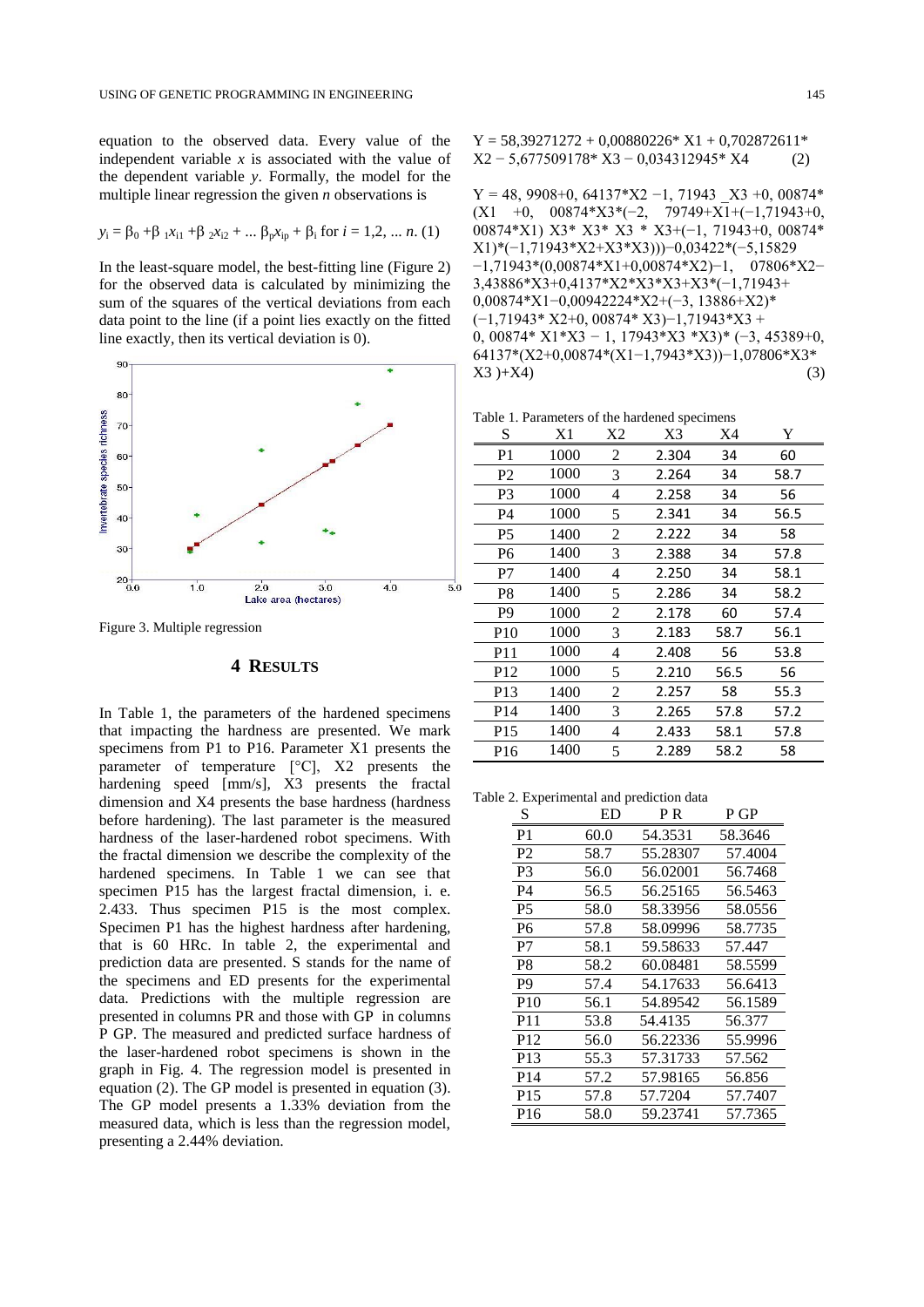

Figure 4. Measured and predicted porosity of teh hardened specimens

### **5 DISCUSSION**

Compared to other approaches, the fractal approach is found to be more appropriate to characterise the complex and irregular surface microstructures observed on the surface of the robot-laser hardened specimens, it can be effectively utilized in predicting the material properties from the fractal dimensions of the microstructure. Specimen P15 has the largest fractal dimension, 2.433, thus specimen P15 is the most complex. A statistically significant relationship was found between, the hardness, parameters of the robot laser cell and image analysis with the fractal geometry. With the fractal dimension we describe complexity of the hardened specimens. Also, analysis of the SEM images of the robot laser-hardened specimens is an interesting approach. Specimen P1 has the highest hardness after hardening, that is 60 HRc. We use the method intelligent-system to predict hardness of the robot laser-hardened specimens. Using the intelligent system method, GP and multiple regression, we increase the laser-hardening production process, decreasing the time of the process and improving the material topographical property. The GP model allovs for 1.33% deviation from the measured data which is less than that of the regression model which presents a 2.44% deviation.

### **6 CONCLUSSION**

The paper proposes the use of a new method of intelligent system, genetic programming and multiple regression to predict the hardness of hardened specimens. The fractal geometry is used to describe the complexity of the robot laser hardened specimens. The original characteristics of the method are:

1. The structure in the robot laser-hardened specimens is fractal.

2. The fractal dimension is used to describe the complexity of the hardened specimens.

3. The optimal fractal dimension of different parameters of the robot laser-hardened tool steel is inditified.

4. The fractal dimension varies between 2 and 3.

5. To predict the hardness of the hardened specimens, a genetic algorithm and multiple regression are used.

6. The genetic programming modelling results show a good agreement with the measured porosity of the hardened specimens.

In future we plan to use the intelligent-system model to predict more further mechanical properties of the robot laser-hardened specimens.

#### **REFERENCES**

- [1] Mandelbrot, B. B. The fractal geometry of nature. New York: W. H. Freeman, 1982:93.
- [2] BABIČ, Matej, PANJAN, Peter, KOKOL, Peter, ZORMAN, Milan, BELIČ, Igor, VERBOVŠEK, Timotej. Using fractal dimensions for determination of porosity of robot laser-hardened specimens. *International journal of computer science issues*, ISSN 1694-0814, 2013, vol. 1, issue 2, str. 184-190,
- [3] Eghball, B., Mielke, L. N., Calvo, G. A., Wilhelm, W. W. 1993, Fractal description of soil fragmentation for various tillage methods and crop sequences. Soil Sci. Soc. Am. J. 57:1337–1341.
- [4] Hatano, R., Kawamura, N., Ikeda, J., Sakuma, T. 1992, Evaluation of the effect of morphological features of flow paths on solute transport by using fractal dimensions of methylene blue staining patterns. Geoderma 53:31–44.
- [5] Crawford, J. W., Sleeman, B. D. 1998, From particles to architecture: Fractals, aggregation and scaling in environmental soil science. p. 41–45. *In* P. M Huang, N. Senesi, and J. Buffle (ed.) Structure and surface reactions of soil particles. IUPAC Environ. Anal. Phys. Chem. Ser. Vol. 4. John Wiley & Sons, New York.
- [6] Crawford, J. W., Matsui, N. 1996, Heterogeneity of teh pore and solid volume of soil: Distinguishing a fractal space from its nonfractal complement. Geoderma 73:183–195.
- [7] Fan, L. W., Hu, Y. C., Tian, T., Yu, Z. T. The predication of effective thermal conductivities perpendicular to teh fibres of wood using a fractal model and an improved transient measurement technique, International journal of Heat Mass Transfer 49 (2006) 4116–4123.
- [8] Babič, M., Muhič, T. 2010, Fractal structure of the robot laser hardened materials. In: 18th Conference on Materials and Technology, 15th–17th November 2010, Portoroz, Slovenia. Program and abstracts book. [Ljubljana: Institute of Metals and Technology,], p. 73. (In Slovene)
- [9] Babič, M. 2010, Fractal dimension of the robot laser hardening tool steel. V: ROBNIK, Marko (ur.), KOROŠAK, Dean (ur.). 9th Symposium of Physicists at the University of Maribor, Hotel Pyramid, Maribor, 9, 10 and 11 December, 2010. Book of Abstracts. London: CAMTP, [2] F. (In Slovene)
- [10]Grumm J., Žerovnik, P., Šturm, R. 1996, Measurement and analysis of residual stresses after laser hardening and laser surface melt hardening on flat specimens; Proceedings of the Conference "Quenching '96", Ohio, Cleveland.
- [11]Pashby, I.R., Barnes, S. & Bryden, B.G. 2003, "Surface hardening of steel using a high power diode laser", Journal of Materials Processing Technology, vol. 139, no. 1-3, pp. 585-588.
- [12]A. Horvat, A. Tošić: [Optimization of traffic networks by using](http://ev.fe.uni-lj.si/4-2012/Horvat.pdf)  [genetic algorithms,](http://ev.fe.uni-lj.si/4-2012/Horvat.pdf) Journal of Electrical Engineering and Computer Science, 79(4): 197-200, 2012.

**Matej Babič** is Ph.D.student in Computer Science of the University of Maribor, Slovenia. He studied Mathematics at the Faculty of Education in Maribor. His research interest are in fractal geometry and graph theory.